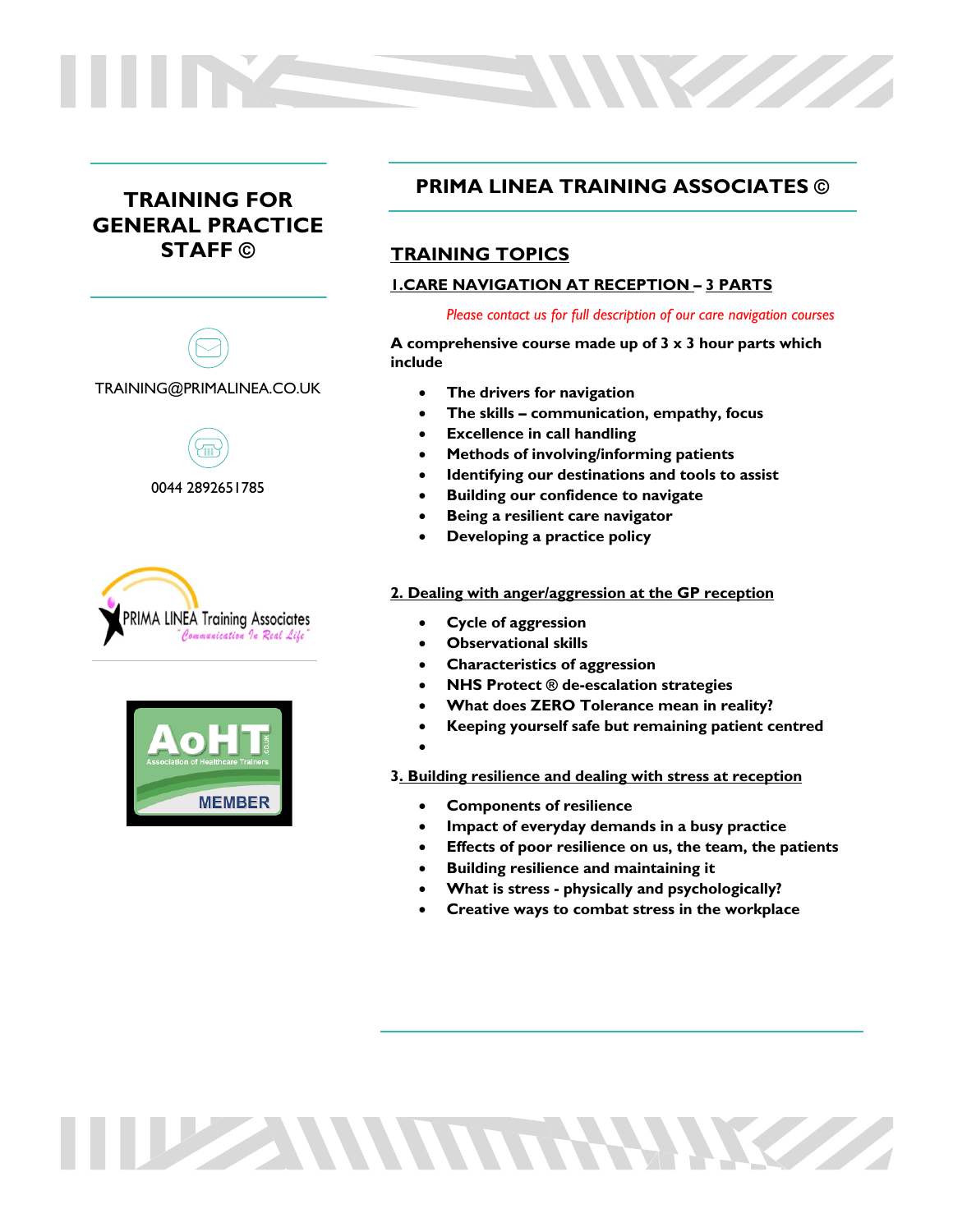# W

# **4. THINK GOOD TO FEEL GOOD AT WORK**

- **Are you surviving or thriving in the practice?**
- **Using emotional intelligence at reception**
- **Achieving a balanced wise mind**
- **Multi-tasking – fact or fiction?**
- **How to be more focused at work**
- **Taking control of your own happiness**

#### **5. EXCELLENCE IN PATIENT CARE AT THE FRONT LINE**

- **What constitutes excellence in patient care?**
- **What do patients need from reception?**
- **What's your style and impact on the patient?**
- **First impressions and the importance of empathy**
- **Using creative techniques to improve your communication**

#### **6. EXCELLENCE IN TELEPHONE HANDLING SKILLS**

- **How the telephone impacts on the communication process**
- **The verbal handshake**
- **Dealing well with emotional calls**
- **Golden rules of call handling**

#### **7. FRONT LINE COMPLAINT HANDLING**

- **Why do patients complain?**
- **Common complaints in the practice**
- **Building skills to fire-fight complaints at reception where possible/appropriate**
- **Ombudsman's advice**
- **Dealing well with complaints but also being empathetic and patient-centred**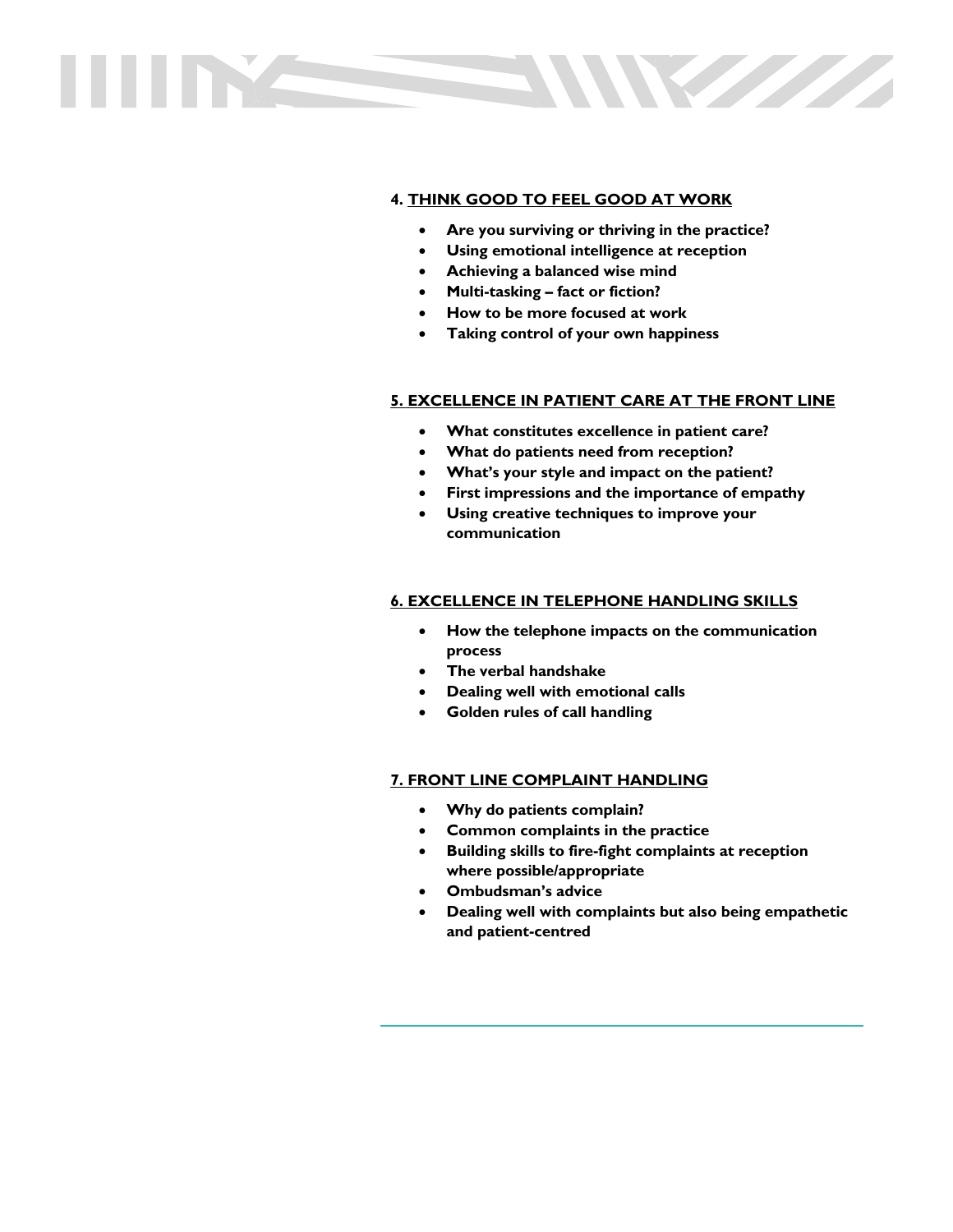

## **8.. Medical Terminology for Receptionists**

- **Origins of terminology**
- **Rules of word building**
- **Testing what you already know**
- **Try out deciphering**
- **Medical, surgical, pharmaceutical abbreviations**
- **Applied learning and assessment**
- •

## **9 Chaperone training for non-clinical staff**

#### *Based on guidance of GMC, RCN MPS*

- **Definition and purpose of chaperoning**
- **Different types of chaperoning**
- **Personal skills and qualities**
- **Patient rights, your responsibilities**
- **How to raise concerns**
- **Promoting the service to patients**

#### **10 Teamwork in General Practice**

- **Qualities of a good team**
- **Traditional team roles**
- **Team interaction and communication**
- **"Teamthink"**
- **Healthy conflict resolution**

#### **11. Confidentiality, GDPR & the practice**

- **An overview of confidentiality legislation**
- **GDPR – what it means**
- **Considerations in the practice**
- **Everyday situations – what would you do**

#### **12. Risk Management at the GP reception**

- **What is a risk? A useful tool**
- **Common risk areas at reception**
- **Managing risks appropriately**
- **Everyday situations -what would you do?**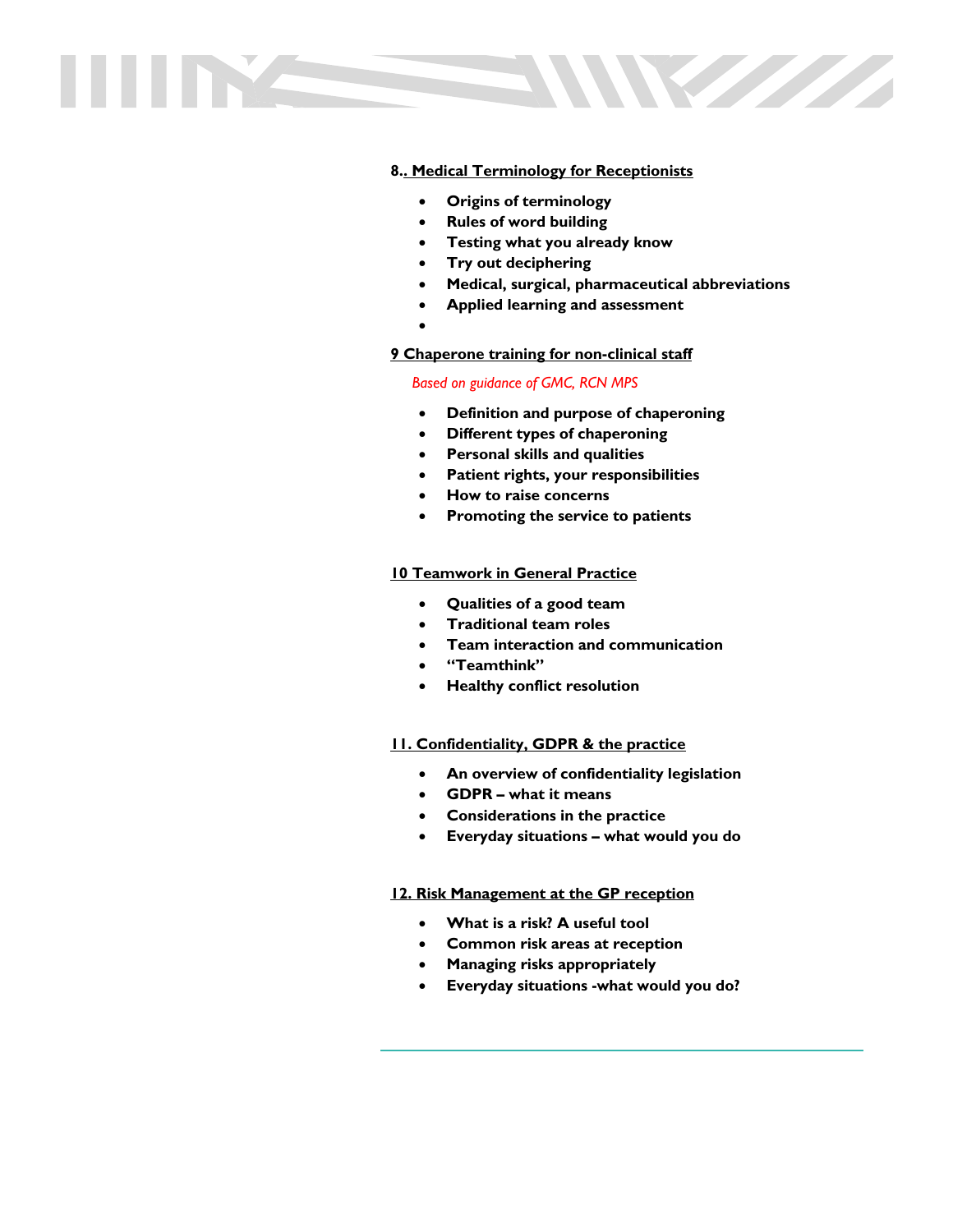

## **SESSIONS FOR PRACTICE MANAGERS OR CLINICIANS WITH MANAGEMENT RESPONSIBILITY**

#### **Management & Leadership Skills (2 hours)**

**Discovering your personal management style. How to incorporate other styles into your everyday work. The impact you have on others.** 

**Growing leadership skills and the 'atmosphere' you create in the team.** 

**Building teamwork and motivating team members – and yourself**

#### **Mediation Skills for Practice Managers (2 hours)**

- **Different approaches to workplace conflict**
- **The place and function of the mediative approach**
- **Assessing the suitability of mediation**
- **Skills required of the mediator**
- **Setting up a mediation – the steps**
- **Utilising a recognized and approved model**
- **Includes handouts and model**

#### **Resonant Leadership Skills (2 hours)**

- **Emotions in leadership – friend or foe?**
- **Growing Emotional Intelligence**
- **Resonant – v – dissonant styles**
- **Rewiring our approach for great impact**
- **Leadership challenges**
- **Negotiation approaches**

**Managing Conflict in your practice team (2 hours)**

- **Causes of conflict and effect on teamwork**
- **The psychological contract**
- **The role of perception and unintended bias**
- **The cycle of conflict**
- **Approaches to conflict resolution**
- **Having the difficult conversations**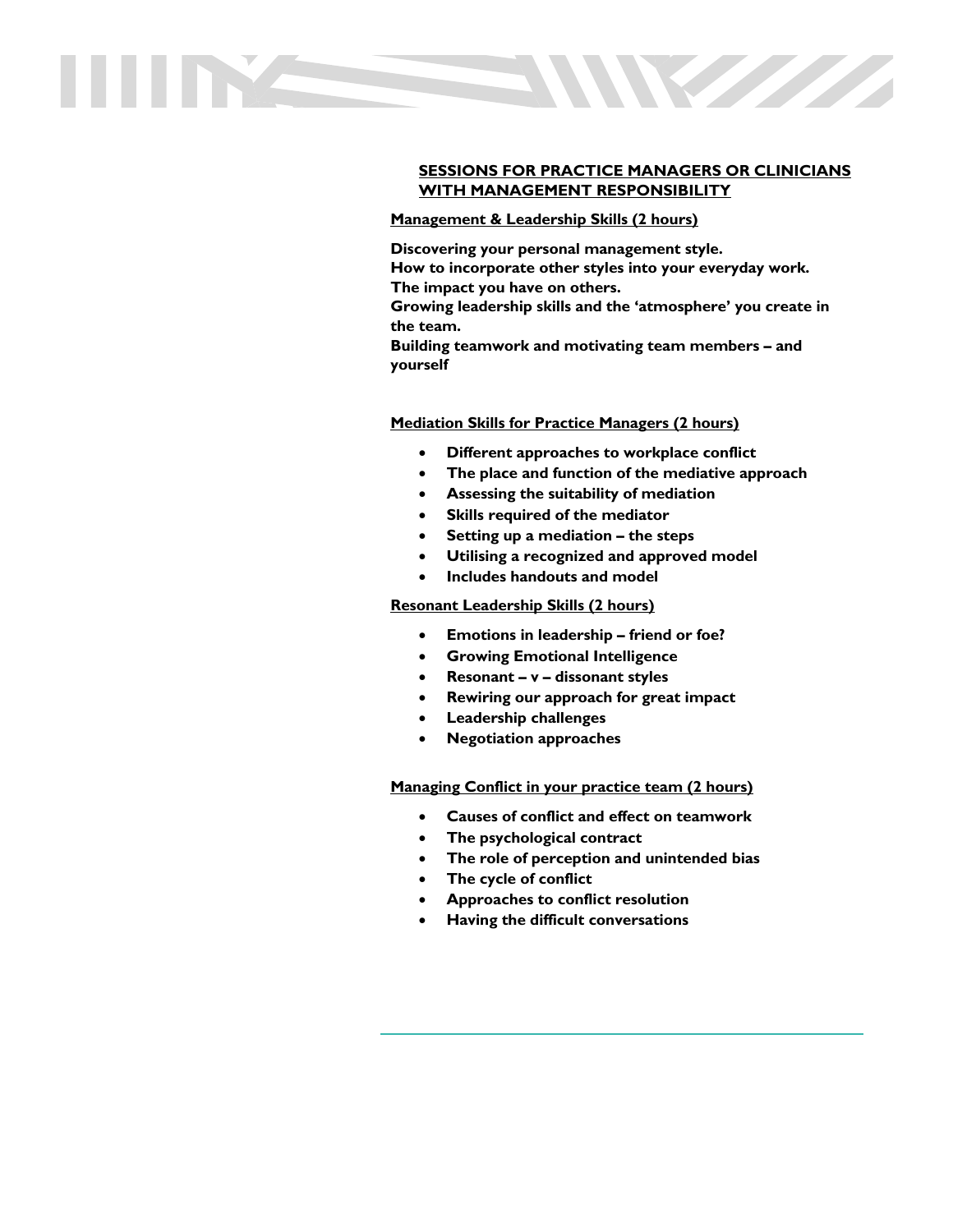

**Investing in my personal resilience – PMs (2 hours)**

- **What's the pebble in your shoe?**
- **Discovering your RQI personal map**
- **Where are the gaps?**
- **Actions under the 8 sections of RQI**
- **Developing your helicopter action**

**Other training topics are available, please ask if you don't see what you need**